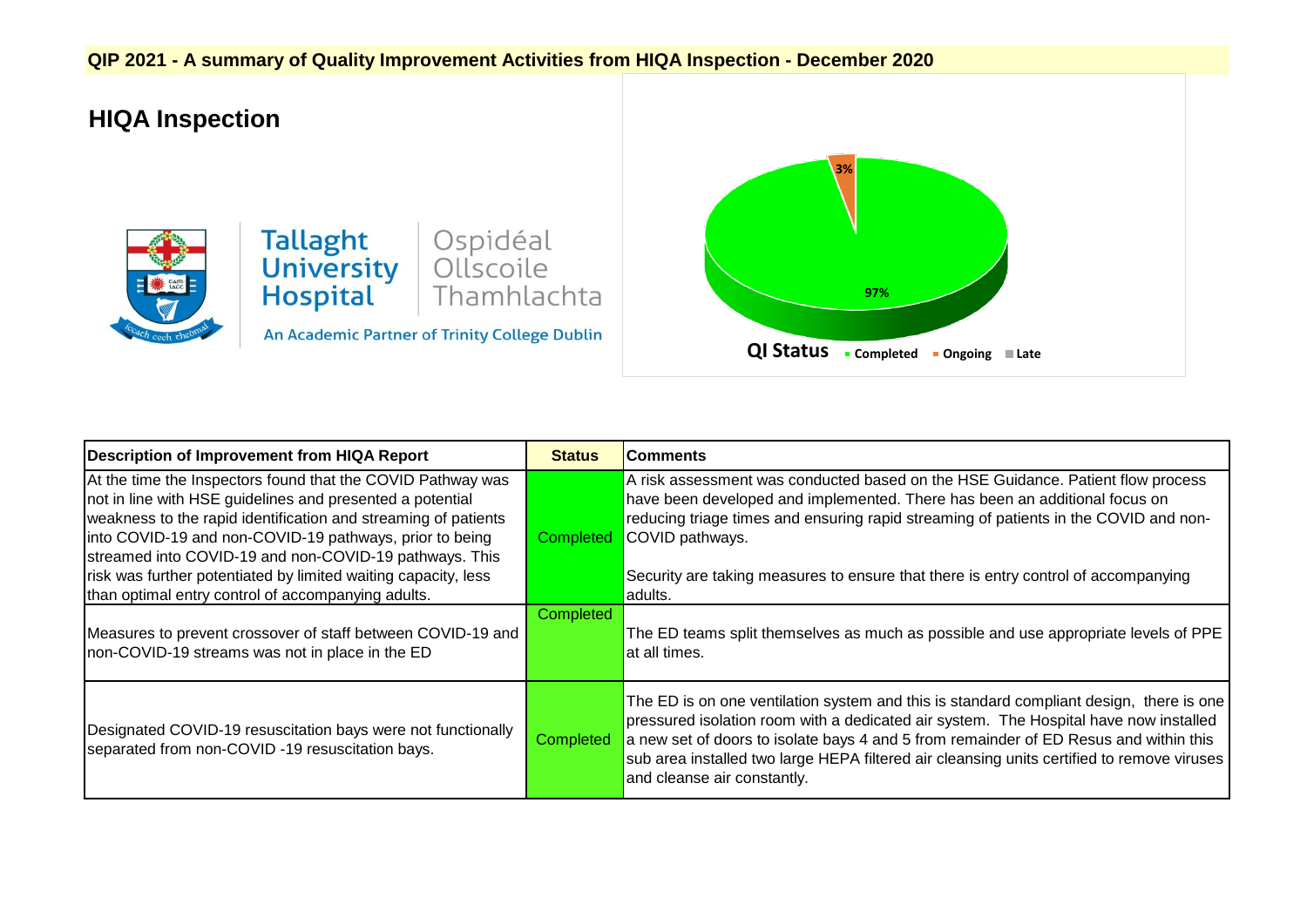| <b>Description of Improvement from HIQA Report</b>                                                                                                                                                                                                                                                                                                | <b>Status</b> | <b>Comments</b>                                                                                                                                                                                                                                                                                                                                                                                                                                                                                                                                                                                                                                                                                                                                                                                                                                                                                                                                                                                                                                                                                                                                                                                                                                                                                                                                                            |
|---------------------------------------------------------------------------------------------------------------------------------------------------------------------------------------------------------------------------------------------------------------------------------------------------------------------------------------------------|---------------|----------------------------------------------------------------------------------------------------------------------------------------------------------------------------------------------------------------------------------------------------------------------------------------------------------------------------------------------------------------------------------------------------------------------------------------------------------------------------------------------------------------------------------------------------------------------------------------------------------------------------------------------------------------------------------------------------------------------------------------------------------------------------------------------------------------------------------------------------------------------------------------------------------------------------------------------------------------------------------------------------------------------------------------------------------------------------------------------------------------------------------------------------------------------------------------------------------------------------------------------------------------------------------------------------------------------------------------------------------------------------|
| Insufficient cleaning resources were allocated in the ED to<br>maintain appropriate levels of cleanliness and decontamination<br>particularly in patient waiting areas.                                                                                                                                                                           | Completed     | A risk assessment has been completed and additional cleaning has been put in place.<br>There is also now additional seating located in the COVID area.                                                                                                                                                                                                                                                                                                                                                                                                                                                                                                                                                                                                                                                                                                                                                                                                                                                                                                                                                                                                                                                                                                                                                                                                                     |
| Controls in place in the ED to limit entry points, reduce entry to<br>accompanying adults, ensure adequate cleaning resources and<br>reduce risks associated with staff crossover were insufficient.<br>Traffic control into the Hospital and the ED require<br>improvement. HIQA also raised concerns related to the use of<br>the smoking area. | Completed     | TUH have four entrances to the Hospital (including ED) for the public. Two of the<br>entrances have been closed since March 2020. There is only one entry point to ED<br>from external comprising of two adjacent doors. There is signage in place to direct walk-<br>ins to one door only and other is ambulance use and exit. Security are based at ED<br>internal doors to prevent unauthorised entry. Additional security has been put in place to<br>patrol the campus particularly the main entrance ED and set down area. There is also a<br>manned security desk in atrium checking on all visitors. In addition the Hospital has<br>communicated widely with the public through social media, posters, local newsletters<br>and by engagement with local representatives to remind them of the visiting restrictions.<br>Patient supports such as the Patient Care Package service are in place to reduce the<br>need for the public to visit the Hospital. The Hospital have issued patient information<br>leaflets, asking patients to limit their movements with particulare attention for patients<br>on COVID ward areas. Security monitor the smoking area. To reduce mingling of<br>patients in the smoking hut all the benches have been removed and it is regularly<br>patrolled by security every 30 mins. signage has been placed in the smoking area. |
| From a hospital-wide perspective, more stringent monitoring of<br>compliance with infection prevention and control interventions<br>and precautions was required to ensure consistent adherence<br>to recommended precautions.                                                                                                                    | Completed     | Facilities & Estates co-ordinate MDT Environmental/ Hygiene audits.<br>IPC carry out daily rounds to all clinical areas. Results & IPC matters including COVID<br>are discussed with CNM's in clinical area every day. COVID matters are also discussed<br>at the daily/bi-daily IPC/OH meetings which is chaired by the DCEO.                                                                                                                                                                                                                                                                                                                                                                                                                                                                                                                                                                                                                                                                                                                                                                                                                                                                                                                                                                                                                                             |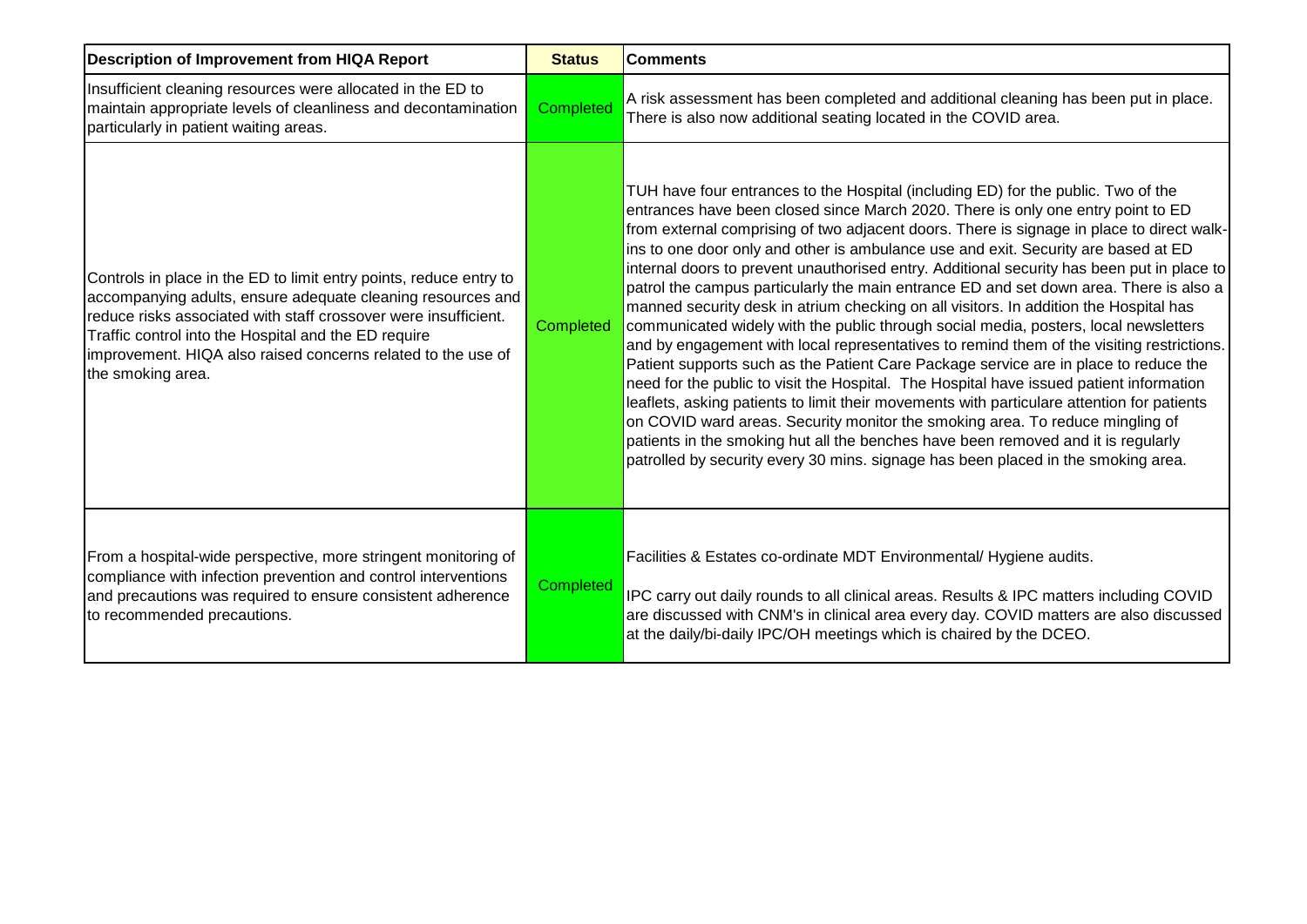| <b>Description of Improvement from HIQA Report</b>                                                                                         | <b>Status</b>    | <b>Comments</b>                                                                                                                                                                                                                                                                                                                                                                                                                                                                                                                                                                                                                                                                                                                                                                                                                                                                                                                                                                                                            |
|--------------------------------------------------------------------------------------------------------------------------------------------|------------------|----------------------------------------------------------------------------------------------------------------------------------------------------------------------------------------------------------------------------------------------------------------------------------------------------------------------------------------------------------------------------------------------------------------------------------------------------------------------------------------------------------------------------------------------------------------------------------------------------------------------------------------------------------------------------------------------------------------------------------------------------------------------------------------------------------------------------------------------------------------------------------------------------------------------------------------------------------------------------------------------------------------------------|
| Stronger leadership and management to improve awareness<br>and compliance with infection prevention and control practices<br>was required. | Completed        | Considerable management time is afforded to Infection Prevention & Control. Some<br>additional measures/resources put in place over the last few years are as follows:<br>- The DCEO Chairs the IPC Governance Committee<br>- The DCEO chairs the IPC/OH COVID group<br>- The COO chairs the Outbreak Committee<br>- WTE Consultant Microbiologist posts has increased from 2.8 to 3.2 (locum 0.4 WTE<br>post).<br>- Micro Registrars WTE has increased from 1 WTE to 2 WTE in July 2020.<br>- Appointment of an IPC ADON.<br>- Increase in WTE IPCNs from 3.5 to 6.6 WTE.<br>- All IPCNs have completed the required education which was 100% funded by IPC.<br>Some of the IPCNs have just been approved for additional education Inc. Masters.<br>- Surveillance Scientist WTE 0 to 2<br>- Increase in Microbiology Scientists by 4<br>- .5 admin to Microbiology for CPE<br>- Additional resources provided to IPC for the Pandemic.<br>- New IPC electronic system called IC Net has been commissioned in early 2021. |
| Breaches in PPE and physical distancing between staff<br>members during breaks was a reported recurring issue.                             | <b>Completed</b> | Considerable efforts have been assigned to this, including PPE champions, EMT PPE<br>rounds, regular communications Inc. Emails, Flyers, IPC Newsletters and screensavers<br>that run throughout the Hospital.                                                                                                                                                                                                                                                                                                                                                                                                                                                                                                                                                                                                                                                                                                                                                                                                             |
| The inspectors observed poor compliance relating to local<br>uniform policy and isolation precautions.                                     | <b>Completed</b> | Efforts will continue to improve compliance with hospital policy and national guidance.<br>Since 2019 there are new changing facilities for staff including showers. PPE<br>champions monitor compliance. The Dress code policy was updated in 2020 and<br>specifically references the unacceptability of all uniformed staff wearing uniforms<br>coming to and leaving TUH. Ongoing audits of compliance with uniform policy will<br>continue.                                                                                                                                                                                                                                                                                                                                                                                                                                                                                                                                                                            |
| Improved awareness of COVID-19 governance structure<br>needed amongst all staff.                                                           | <b>Completed</b> | Article in newsletter about the Governance structures.<br>COVID Organogram published in the June IPC Bulletin.                                                                                                                                                                                                                                                                                                                                                                                                                                                                                                                                                                                                                                                                                                                                                                                                                                                                                                             |
| Improved attendance by a consultant microbiologist at the<br>Executive Management Team COVID Pandemic Steering<br>Committee is needed.     | <b>Completed</b> | Consultant Microbiologists are invited and attend all meetings and provide a verbal IPC<br>update report to the group at each meeting.                                                                                                                                                                                                                                                                                                                                                                                                                                                                                                                                                                                                                                                                                                                                                                                                                                                                                     |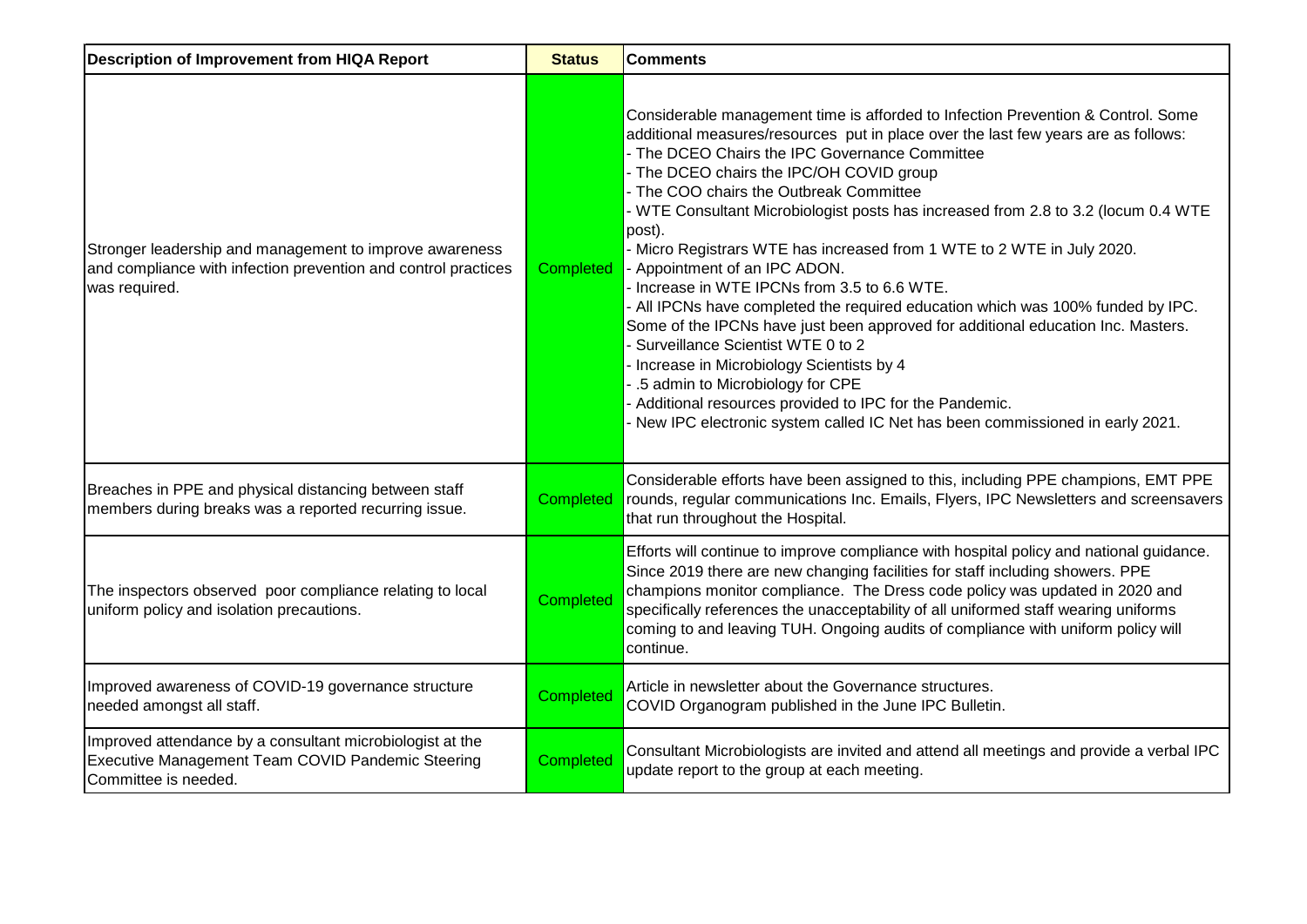| <b>Description of Improvement from HIQA Report</b>                                                                                                                                                                                           | <b>Status</b>    | <b>Comments</b>                                                                                                                                                                                                                                                                                                                                                                                                                                                                                                                                                                                                                                                                                                                                                                                                                                                                                                        |
|----------------------------------------------------------------------------------------------------------------------------------------------------------------------------------------------------------------------------------------------|------------------|------------------------------------------------------------------------------------------------------------------------------------------------------------------------------------------------------------------------------------------------------------------------------------------------------------------------------------------------------------------------------------------------------------------------------------------------------------------------------------------------------------------------------------------------------------------------------------------------------------------------------------------------------------------------------------------------------------------------------------------------------------------------------------------------------------------------------------------------------------------------------------------------------------------------|
| The Hospital should review OH resources provided to ensure<br>they are sufficient to support the IPC Team in investigating<br>outbreaks. Better oversight & co-ordination needed in OH<br>provided for screening & contact tracing of staff. | Completed        | A review of resources in OH took place with the Director of HR. OH /IPC meetings are<br>held daily during outbreaks and weekly thereafter.<br>OH are members of the Outbreak Committee and the IPC Governance Committee.<br>OH provide contract tracing support seven days per week and there are no delays in<br>contact tracing of staff.<br>With regards to outbreak management, an outbreak screening co-ordinator was put in<br>place to monitor staff attendance for outbreak screening<br>21 staff were assigned to OH over the course of the COVID Pandemic:<br>An IT system was developed to share information between IPC & OH<br>OH Represented at the COVID steering group committee.<br>The IPCN ADON & OH CNM 3 linked in regularly each week.<br>Formal structures agreed between OH & IPC in relation to the communication of staffs<br>results.                                                       |
| There was a lack of isolation facilities with ventilation systems<br>designed to minimise the spread of infection.                                                                                                                           | <b>Completed</b> | Facilities & Estates and IPC completed a risk assessment of current isolation facilities.<br>Facilities have refurbish negative pressure rooms, including the installation new extract<br>fans, door seals and new digital guages. Education provided to staff. The Hospital is<br>working with HSE estates in relation to a capital build of 72 single rooms.                                                                                                                                                                                                                                                                                                                                                                                                                                                                                                                                                         |
| Hospital guidance provided to inspectors for review was<br>dated 14 April 2020 and did not reflect updated national public<br>health guidance updates.                                                                                       | <b>Completed</b> | TUH PPE Guidance is updated regularly- in line with National Guidelines. This guidance<br>is currently up to date and as always is available on the TUH COVID Intranet site. IPC<br>PPE guideline was updated to reflect COVID guidance whenever new national<br>guidelines are issued.                                                                                                                                                                                                                                                                                                                                                                                                                                                                                                                                                                                                                                |
| Goggles: The local policy related to the use of goggles went<br>beyond national recommended, the auditors found that the<br>application of this policy was inconsistently applied.                                                           | <b>Completed</b> | The Hospital reviewed the risk assessment and no changes were made to TUH<br>Guidance. Hospital management acknowledged this policy was outside (but exceeded)<br>national guidelines. On the foot of growing international evidence and guidance around<br>the use of eye protection TUH introduced eye protection for all close patient and staff<br>encounters. National guidance was subsequently updated to include this<br>recommendation. The Hospital remains committed to protecting its patients and staff<br>and will follow internationally accepted best practice even when it goes above that<br>recommended nationally pending national updates.<br>IPC Guidance changed in May 2021, Goggles are now only required when working with<br>positive, suspected or contact COVID patients, and patient contact where there is risk<br>of blood, body fluid, excretions or secretions splashing to the eye. |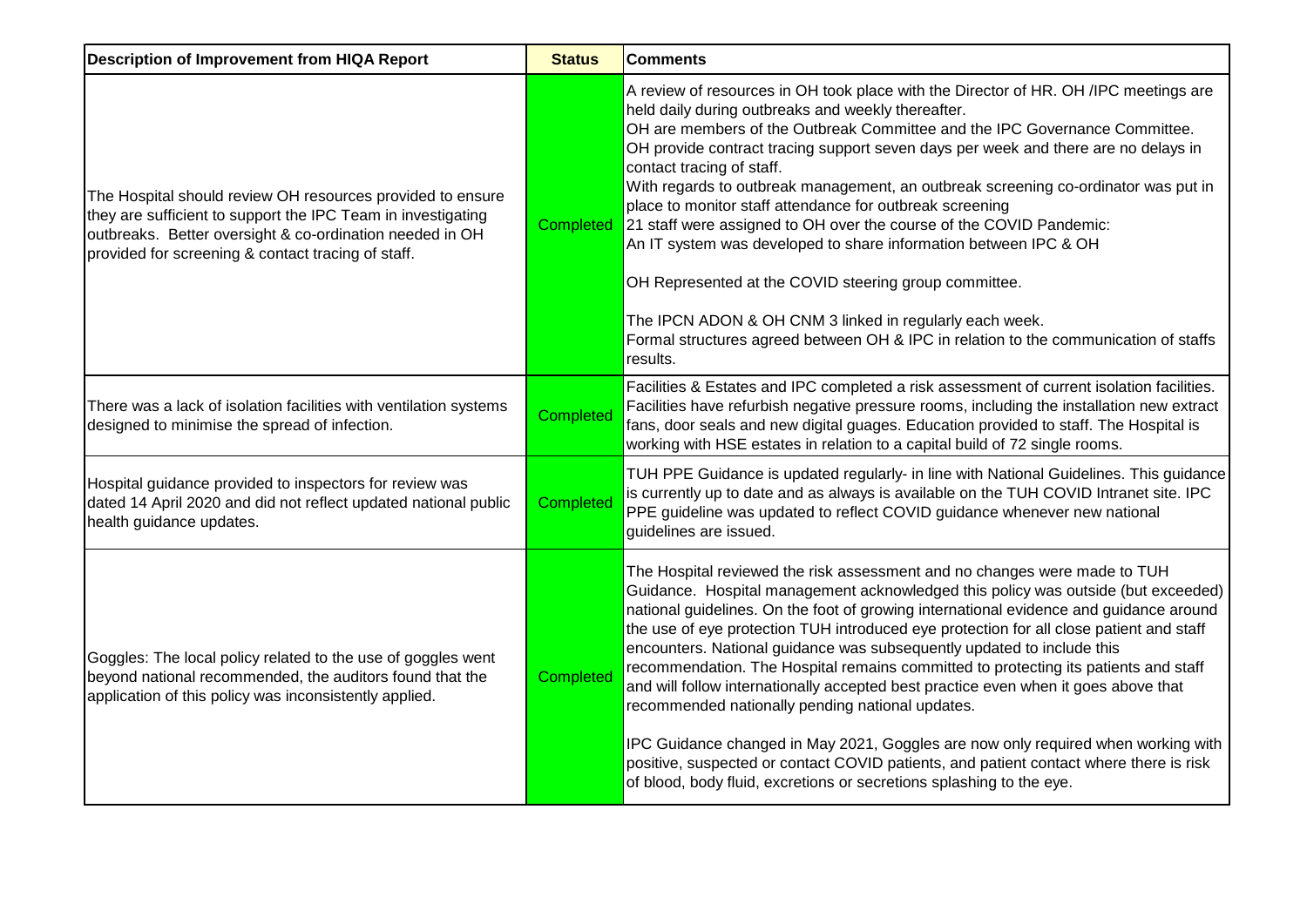| <b>Description of Improvement from HIQA Report</b>                                                                                                                   | <b>Status</b>    | <b>Comments</b>                                                                                                                                                                                                         |
|----------------------------------------------------------------------------------------------------------------------------------------------------------------------|------------------|-------------------------------------------------------------------------------------------------------------------------------------------------------------------------------------------------------------------------|
| Infection prevention & control nurse vacancy should be filled as<br>a priority in light of the significant challenges faced by the team<br>on a day-to-day basis.    | Completed        | Vacant post was filled in Jan 2021. Overtime was offered to all the IPCNs to assist with<br>the second and third wave, was taken up and continued into 2021. Additional resources<br>were alloacted to IPC during 2020. |
| Fit testing should be available for clinical staff likely to<br>undertake procedures that involve or may involve the<br>generation of aerosols should be progressed. | Completed        | Fit Testing is now available                                                                                                                                                                                            |
| 88% of staff had completed hand hygiene training between<br>November 2018 and November 2020.                                                                         |                  | The Hospital has worked with Managers and staff to increase the compliance with Hand                                                                                                                                    |
| PPE training delivered to staff who had patient contact was<br>relatively low.                                                                                       | completed        | Hygiene training. Improvement plan in place.                                                                                                                                                                            |
| 65% of staff had completed "Breaking the chain of infection.                                                                                                         |                  |                                                                                                                                                                                                                         |
| Doors to three isolation rooms were observed to be open.                                                                                                             | <b>Completed</b> | This was addressed with the ward manager. The IPCNs will continue to monitor and<br>remind staff when on daily rounds. IPC will also schedule an audit for 2021.                                                        |
| PPE was available at the point of care and in all but two<br>exceptions was observed to be applied appropriately.                                                    | Completed        | PPE Champions in place. PPE is also monitored in IPC audits and in Hand Hygiene<br>audits.                                                                                                                              |
| Heavy dust was observed on air vents.                                                                                                                                | Completed        | The cleaning of the surface of vents is part of the cleaning schedule. This has been<br>addressed with the cleaning company. The Hospital are going to replace all extract<br>fans. Duct cleaning on-going.             |
| Both plain soap and antimicrobial soaps were located at hand<br>hygiene sinks on one ward.                                                                           | Completed        | This was addressed with the dept. Manager, and the antibacterial soap was removed<br>from the areas.<br>IPC re-issued the poster in March 2021 and sent a Memo to CNMs & line managers.                                 |
| There was scope to improve the cleaning of hand hygiene<br>dispensers and trays.                                                                                     | <b>Completed</b> | This was addressed with the Hygiene Services Dept. Some of the trays are stained<br>rather than soiled.                                                                                                                 |
| Inappropriate storage of supplies on the floor of an ante room<br>was observed and suboptimal cleaning of this room was also<br>evident.                             | <b>Completed</b> | This was addressed with the Dept. Manager. This is also on the IPC auditing template<br>and will be monitored by IPC.                                                                                                   |
| There was evidence of wear and tear noted on two wards                                                                                                               | Ongoing          | Facilities & Estates are progressing a refurbishment plan, there are challenges in<br>completing these work as the Hospital is at full capacity. One ward has been fully<br>refurbished in July/ August 2021.           |